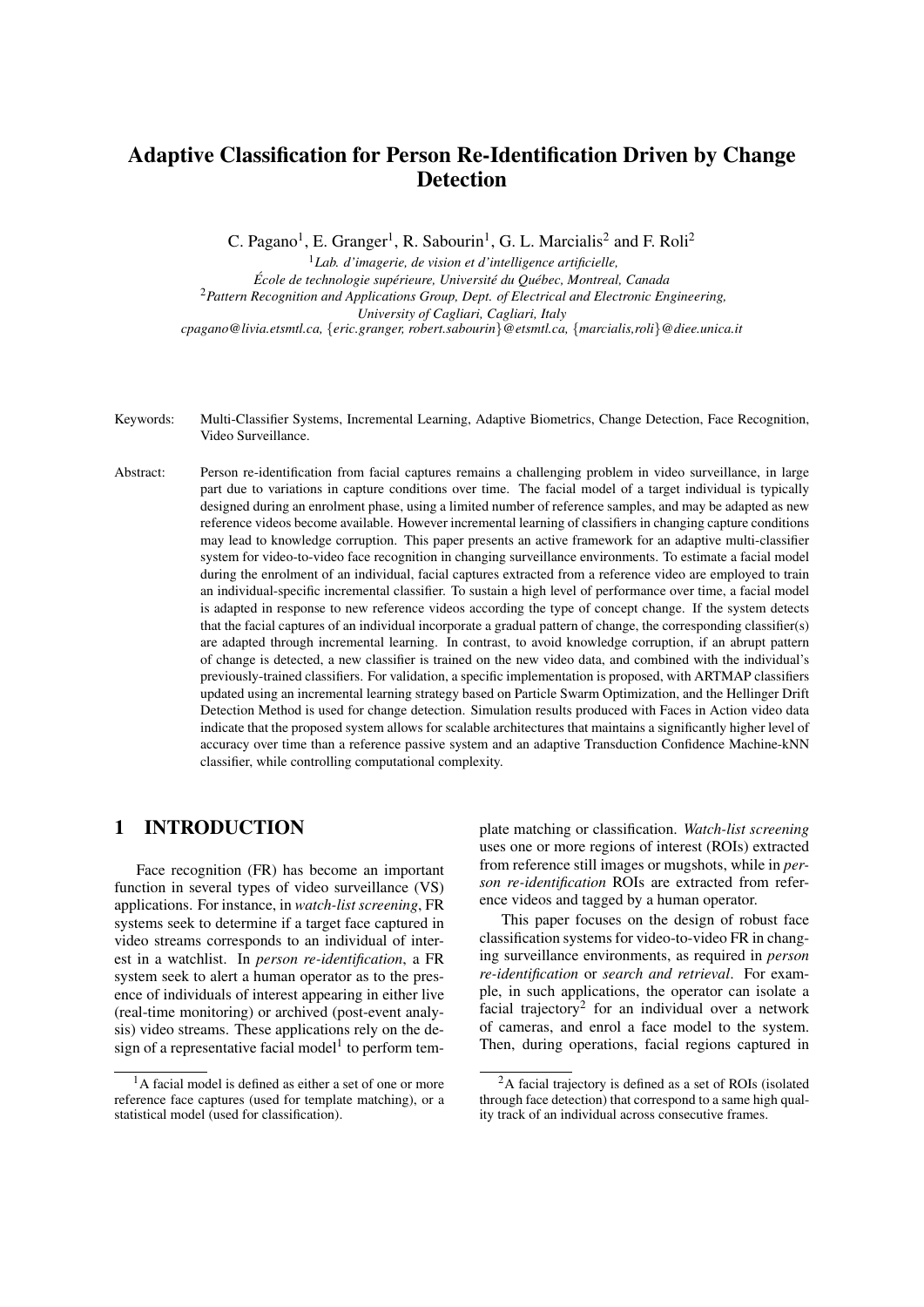live or archived video streams are matched against facial models of target individuals of interest to be followed. It is assumed that holistic facial models are estimated by training a neural network or statistical classifier on reference ROI patterns extracted from operational videos using a face detector. In this context, the performance of state-of-the-art commercial and academic systems is limited by the difficulty in capturing high quality facial regions from video streams under semi-controlled (e.g., at inspection lanes, portals and checkpoint entries) and uncontrolled (e.g., in cluttered free-flow scenes at airports or casinos) capture conditions. Performance is severely affected by the variations in pose, scale, orientation, expression, illumination, blur, occlusion and ageing.

More precisely, given a face classifier, the various conditions under which a face can be captured by video cameras are representative of different *concepts*, i.e. different data distributions in the input feature space. These concepts contribute to the diversity of an individual's face model, and underlying class distributions are composed by information from all possible capture conditions (e.g. pose orientations and facial expressions that could be encountered during operations).

However, in practice, ROIs extracted from videos are matched against facial models designed a priori, using a limited number of reference captures collected during enrolment. Incomplete design data and changing distributions contribute to a growing divergence between the facial model and the underlying class distribution of an individual. In person re-identification applications, reference video containing an individual of interest may become available during operations or through some re-enrolment process. Under semi or uncontrolled capture conditions, the corresponding ROIs may be sampled from various concepts (e.g., with different facial orientation), but the presence of all the possible concepts inside a single reference sequence cannot be guaranteed. For this reason, a system for video-to-video FR should be able to assimilate new reference trajectories over the time (as they become available) in order to add newly available concepts to the individuals' facial models, as they may be relevant to perform FR under future observation conditions. Therefore, adapting facial models to assimilate new concepts without corrupting previously-learned knowledge is an important feature for FR in changing real-world VS environments.

In this paper, an active framework for an adaptive multi-classifier system is proposed for video-to-video FR as seen in person re-identification applications. It maintains a high level of performance in changing VS environments by adapting its face models to concepts emerging in new reference videos, without corrupting the previously acquired knowledge. A specific implementation is proposed using, for each target individual enrolled to the system, a pool of twoclass incremental ARTMAP neural network classifiers (Carpenter et al., 1992) optimized using an incremental learning strategy based on Dynamic Niching PSO (DNPSO) (Nickabadi et al., 2008; Connolly et al., 2012). Pools are combined using the weightedaverage score-level fusion. When a new reference trajectory becomes available for enrolment or adaptation of an individual's face model, a change detection mechanism based on Hellinger histogram distances (Ditzler and Polikar, 2011) evaluates whether the corresponding ROI patterns exhibit gradual or abrupt changes w.r.t. the previously-learned knowledge. If the new reference samples exhibit gradual changes w.r.t. a previously-stored reference distribution, the corresponding classifier is updated using the DNPSObased learning strategy. If the new reference samples present significant (or abrupt) changes compared to all the previously-stored distributions, a new reference distribution is stored. A new classifier is then trained on the new ROI patterns and combined with the individual's previously learned classifiers at the score level.

The accuracy and resource requirements of the proposed approach are compared to a passive version (incremental only) of the framework, as well as an adaptive version of a Transduction Confidence Machine-kNN (TCM-kNN) system (Li and Wechsler, 2005), using ROIs extracted from real-world video surveillance streams of the publicly-available Faces in Action database (Goh et al., 2005). It is composed of over 200 individuals captured over 3 sessions (several months), and exhibits both gradual (e.g. expression, ageing) and abrupt (e.g. orientation, illumination) changes. A person re-identification scenario is considered, where an analyst can label ROIs captured in operational videos, and provide new sets of reference ROI patterns for adaptation. Each new set can incorporate a different concept, for example a different facial pose or illumination, and the system may encounter ROIs from every possible concept during its operation.

## 2 VIDEO-TO-VIDEO FACE RECOGNITION

Many video FR techniques have been proposed in the literature, relying on both spatial and temporal information to perform recognition (Zhou et al., 2006; Barry and Granger, 2007; Matta and Dugelay,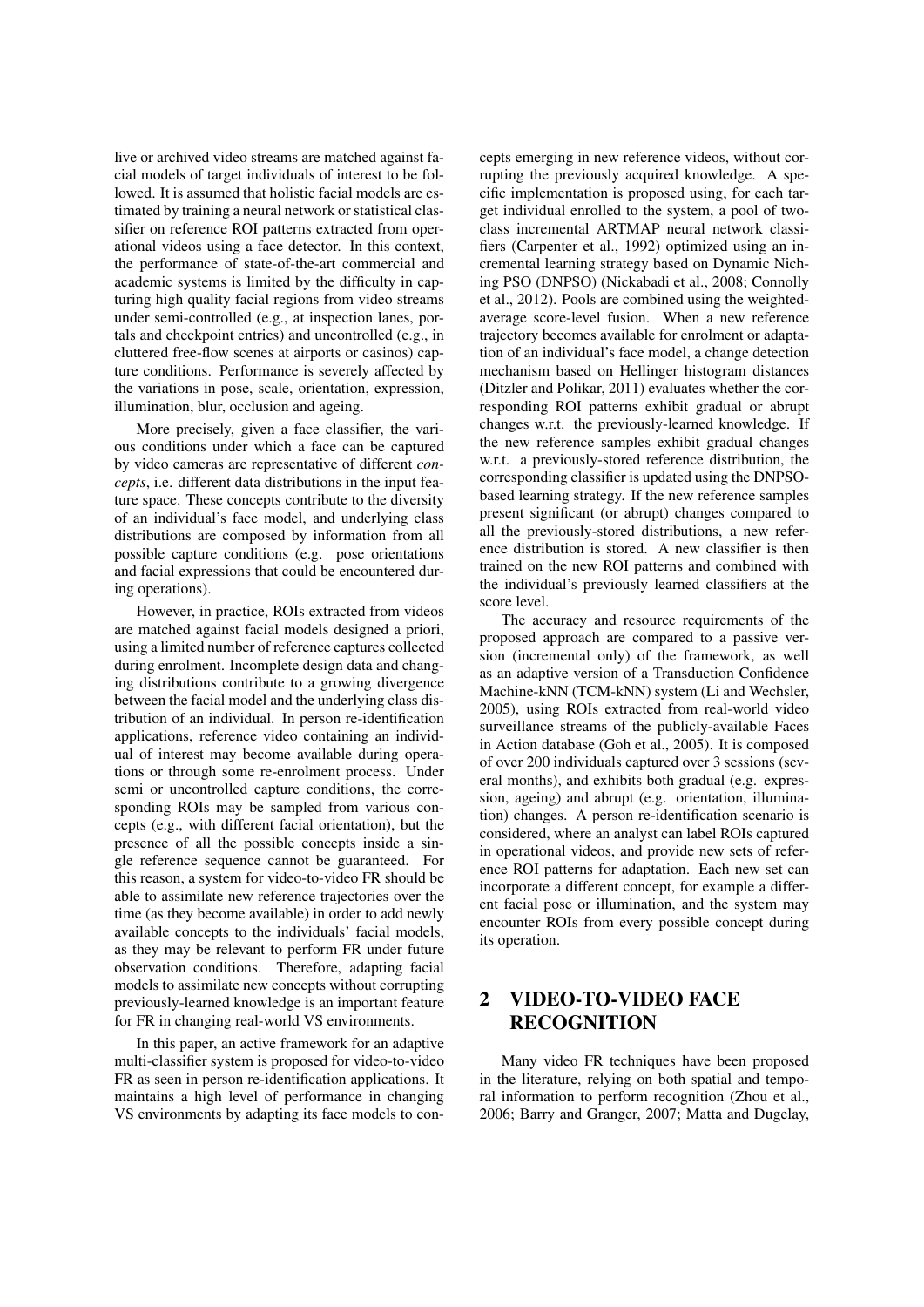2009). However, only a small subset is suitable for video-to-video FR in video surveillance applications (C. Pagano, E. Granger, R. Sabourin, 2012). For example, research by Connolly et al. (Connolly et al., 2012) are focused on N-class classifiers for video FR in access control applications. In addition, some specialized classification architecture have been proposed for an *open-set* recognition environment, such as FR in VS. Among them, the open-set TCM-kNN is a global multi-class classifier employed with a specialized rejection option for unknown individuals (Li and Wechsler, 2005).

This research focuses on modular systems designed with individual-specific detectors (one or twoclass classifiers). In fact, individual-specific detectors have been shown to outperform global classifiers in applications where the design data is limited w.r.t. the complexity of underlying class distributions and to the number of features and classes (Oh and Suen, 2002). For example, Tax and Duin (Tax and Duin, 2008) proposed a heuristic to combine one-class classifiers for solving multi-class problems, where rejection thresholds are class-dependent. Given the limited amount of reference patterns and the complexity of environments, class-modular approaches have been extended to improve classification performance, by assigning a classifier ensemble to each individual. Pagano et al. (C. Pagano, E. Granger, R. Sabourin, 2012) proposed a system for FR in VS comprised of an ensemble of 2-class ARTMAP classifiers per individual, each one designed using target and nontarget patterns. In addition to the performance improvement, the advantages of class-modular architectures in FR in VS (and biometrics in general) include the ease with which biometric models of individuals (classes) may be added, updated and removed from the systems, and the possibility of specializing feature subsets and decision thresholds to each specific individual.

To integrate new reference data, several adaptive methods have been proposed in the literature, which can be differentiated by the level of the adaptation. While incremental classifiers (like ARTMAP (Carpenter et al., 1992) and self-organizing (Fritzke, 1996) neural networks), adapt their internal parameters in response to new data, ensembles of classifiers (EoC) allow for two levels of adaptation, updating the internal parameters of a swarm of classifiers, and/or the selection and fusion function (Kuncheva, 2004). Updating a single classifier can translate to low system complexity, but incremental learning of ROI patterns extracted from videos that represent significantly different concepts can corrupt the previously acquired knowledge (Connolly et al., 2012; Po-

likar and Upda, 2001). On the other hand, classifier ensembles are well suited to prevent knowledge corruption, as previously acquired knowledge can be preserved by training a new classifier on the new data. However, the benefits of EoC (accuracy and robustness) are achieved at the expense of system complexity (the number of classifiers grows). The time required for face classification grows with the number of classifiers, and the structure of ROI pattern distributions. The trade off between accuracy and complexity is critical in VS applications, as the recognition may be performed in real time.

More recently, active approaches for adaptive classification have been proposed in the literature, exploiting a change detection mechanism to drive on-line learning, such as the diversity for dealing with drifts algorithm (Minku and Yao, 2012) and the Just-in-Time architecture that regroups reference templates per concept (Alippi et al., 2013). However these approaches have been developed for online learning, where the goal is to adapt to the concept currently observed by the system. Their adaptation focuses on the more recent concepts, through weighting or by discarding of previously-learned concepts, which may degrade system performance w.r.t. other concepts.

Although relevant to video-to-video face recognition due to their open-set nature and ability to adapt to new data, these methods are not designed for a reidentification scenario. They either increase the system's complexity with each newly available reference sequence, or consider a single operational concept at the expense of the previously-acquired knowledge. In this paper, a new framework is proposed to perform active adaptation, allowing to refine facial models of individuals over time using new reference trajectories without corrupting the previously acquired knowledge, and controlling the system's growth. Depending on the detected pattern of change, it relies on a hybrid updating strategy that dynamically adapts an ensemble of classifiers on the three possible levels: the ensemble (adding new classifiers), the classifiers (adapting their internal parameters), and the decision.

## 3 CONCEPT CHANGE AND FACE RECOGNITION

In this paper, a mechanism is considered to detect changes in the underlying data distribution, as can be observed in new sets of reference ROI patterns provided by an operator in face re-identification applications. This mechanism triggers different updating strategies depending on the nature of concepts ob-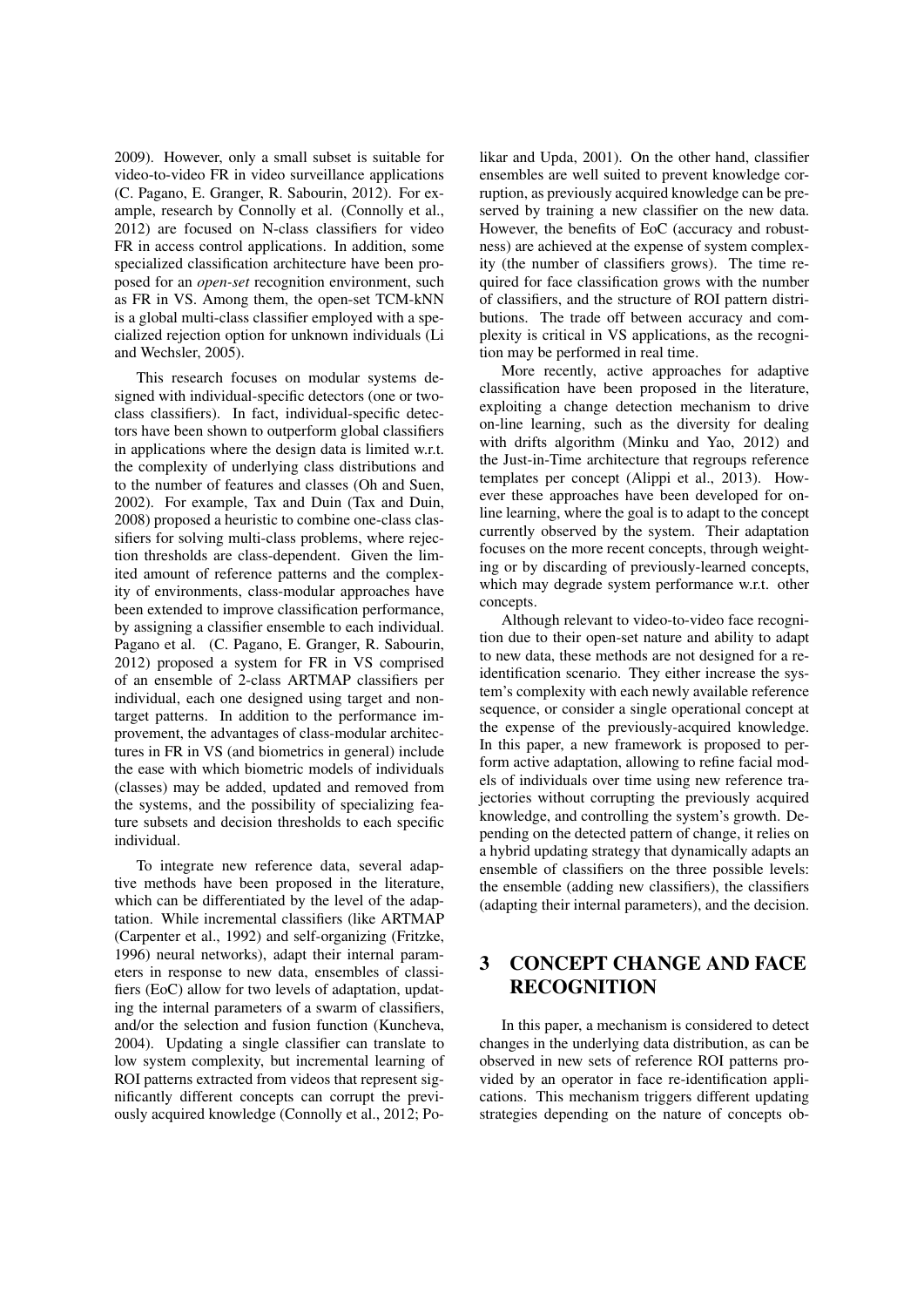| Type of change        | <b>Examples in video-to-video FR</b>                                                                                          |
|-----------------------|-------------------------------------------------------------------------------------------------------------------------------|
| 1) random noise       | - inherent noise of system (camera, matcher, etc.)                                                                            |
| 2) gradual changes    | – ageing of user over time                                                                                                    |
| 3) abrupt changes     | - new unseen capture conditions (e.g. new pose angle, scale, etc.)                                                            |
| 4) recurring contexts | - unpredictable but recurring changes in capture conditions (e.g. daily<br>variations in artificial or natural illumination.) |

Table 1: Types of changes occurring in video surveillance environments.

served by the system in these sequences. This section illustrates the relation between the abstract notion of concepts and the real-world recognition problem - the actual facial captures.

A *concept* can be defined as the underlying data distribution of the problem at some point in time (Narasimhamurthy and Kuncheva, 2007), and a *concept change* encompasses various types of noise, trends and substitutions in the underlying data distribution associated with a class or concept. A categorization of changes has been proposed by Minku et al. (Minku et al., 2010), based on severity, speed, predictability and number of re-occurrences, but the following four categories are mainly considered in the literature: noise, abrupt changes, gradual changes and recurring changes (Kuncheva, 2008).

In the context of video-to-video FR, a concept is related to a specific capture condition of physiological characteristic, and concept changes originate from variations in those capture conditions and/or individuals' physiology, which have yet to be integrated into the system's facial models. As shown in Table 1, they may range from minor random fluctuations or noise, to sudden abrupt changes of the underlying data distribution, and are not mutually exclusive in real-word surveillance environments. In this paper, video-to-video FR is performed under semi- and uncontrolled capture conditions, and concept changes are observed in new reference ROI patterns. The refinement of previously-observed concepts (e.g., new reference ROIs are captured for previously seen pose angles), corresponds to gradual changes, and data corresponding to newly-observed concepts (e.g., new ROIs are captured under previously unseen illumination conditions, or pose angles), corresponds to abrupt changes. A new concept can also correspond to a recurring change as specific observation conditions may be re-encountered in the future (e.g., faces captured under natural vs. artificial lighting).

In proof of concept simulations, the system proposed in Section 4 processed ROI patterns from the Faces in Action (FIA) database (Goh et al., 2005). It contains reference videos captured over 3 sessions, and using camera for  $0^{\circ}$  and  $\pm 72.6^{\circ}$  pose angles.



Figure 1: The most representative reference ROIs of different concepts detected by the proposed system for individuals 21 and 71 of the Faces in Action database.

Changes in the reference ROI patterns have been detected for each individual of interest, and the corresponding concepts have been integrated into the system. Fig. 1 shows the most representative ROIs of the different concepts detected for individuals 21 and 71 (the smallest Hellinger distance between an ROI pattern and the histogram representation of the concept by the system). Note that the system detected 4 different concepts for individual 21, corresponding respectively to: 2 frontal orientations with different facial expressions, and 2 different profile views. In the same way, 3 concepts have been detected for individual 71: 2 frontal orientations with different facial hair, and a profile view. This illustrates the relation between concepts detected by the system in the feature space, and the capture conditions of the ROIs - these concepts correspond to different observation conditions encountered in ROIs from reference videos.

## 4 AN ADAPTIVE MULTI-CLASSIFIER SYSTEM FOR VIDEO-TO-VIDEO FR

Figure 2 presents an active framework for an adaptive multi-classifier system (AMCS) with change detection and weighting that is specialized for video-tovideo FR in changing environments, as seen in person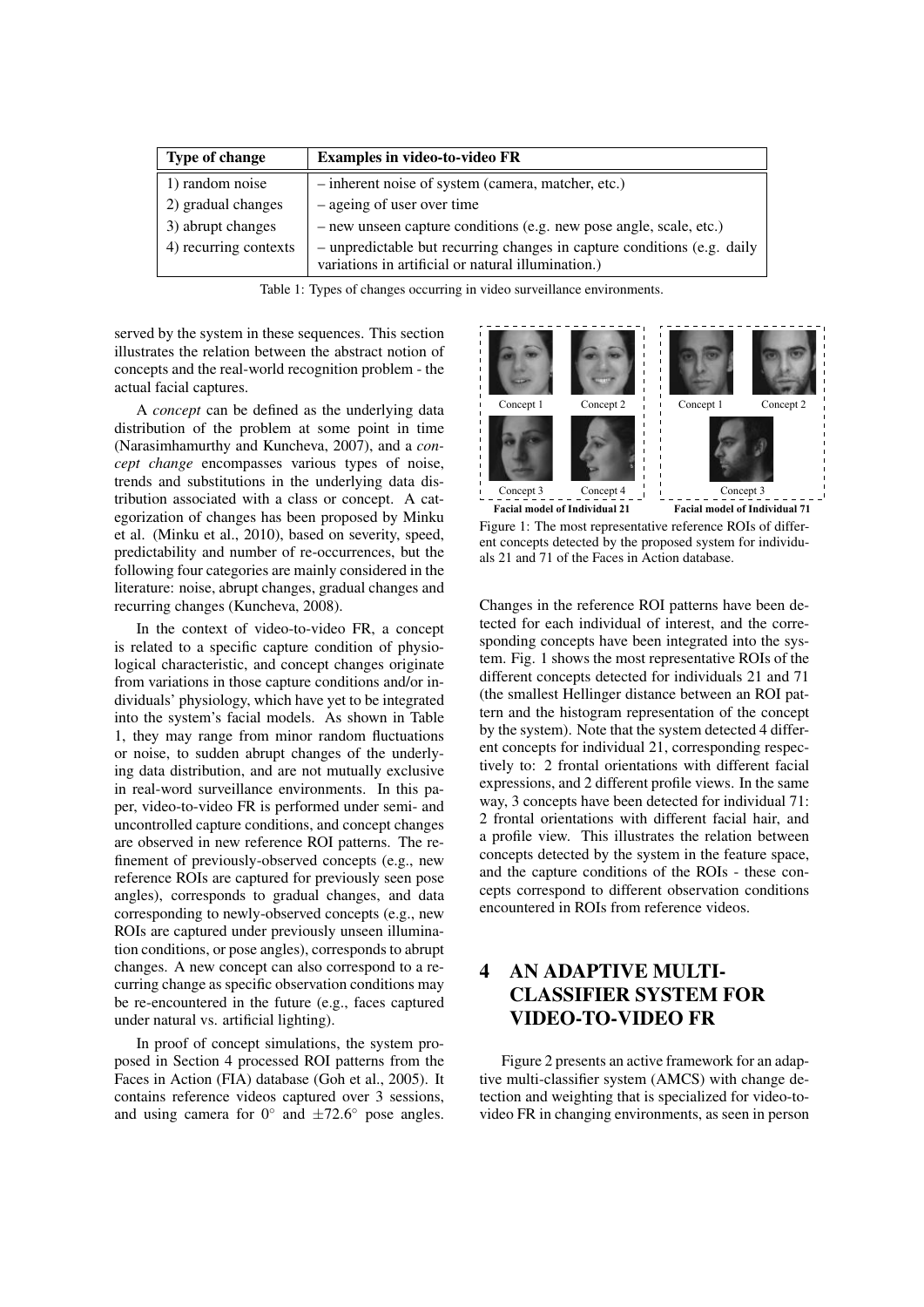

Figure 2: Architecture of the proposed AMCS<sub>*w*</sub> for video-to-video FR in changing environments. The design and update architecture for each individual of interest *i* is presented in (a), and the operational architecture (for all *I* individuals) in (b).

re-identification applications. In this figure, the reference trajectories are presented as sets of ROIs for simplification purposes, but the system can incorporate a segmentation module prior to the feature extraction and selection one to automatically extract ROIs from a reference sequence.

Depending on the nature of ROI patterns extracted from new reference videos, the proposed system relies on three different levels of adaptation to maintain the level of accuracy: (1) internal parameters of the classifiers are updated through incremental learning of data from already known concepts, (2) new classifiers are added to assimilate new concepts, and (3), the fusion of classifiers is updated. This hybrid approach allows to preserve past knowledge of concepts, as classifiers are only updated incrementally with ROI patterns from similar concepts, otherwise new classifiers are trained. This mechanism controls the growth of the system, as new classifiers are only added when necessary, i.e. when a set of significantly different ROI pattern is presented to the system.

In this paper, a specific implementation of the proposed weighted AMCS framework (called *AMCSw*) is presented using probabilistic fuzzy-ARTMAP (PFAM) (Lim and Harrison, 1995) classifiers. PFAM classifiers are incremental learning neural-networks known to provide a high level of accuracy with moderate time and memory complexity (Lim and Harrison, 1995). They rely on an unsupervised categorization of the feature space into hyper-rectangles associated to output classes through a MAP field, which is then modelled as mixtures of Gaussian distributions to provide probabilistic prediction scores instead of binary decisions. These classifiers are optimized with a DNPSO algorithm (Nickabadi et al., 2008), as this updating strategy has already been successfully applied to FR in video in (Connolly et al., 2012). More precisely, DNPSO is a dynamic population based stochastic optimization technique inspired by the behaviour of a flock of birds (Eberhart and Kennedy, 1995), which is used to determine optimal sets of hyper-parameters  $\mathbf{h} = (\alpha, \beta, \varepsilon, \bar{\rho}, r)$  of PFAM classifiers w.r.t. validation data.

In addition, following the recommendations in (Kittler and Alkoot, 2003) on the fusion of correlated classifiers, an average score-level fusion rule is considered for the ensembles of PFAM classifiers. More precisely, to filter out ambiguities, the average is weighted to favour scores that are highest w.r.t. their threshold: for an individual *i* with a concept-specific threshold  $\theta_k^i$  (determined with validation data for concept *k*), each score  $s_k^i(\mathbf{q})$  is weighted by  $\omega_k^i$ , defined by the confidence measure:

$$
\mathbf{\omega}_k^i = \max\{0, (s_k^i(\mathbf{q}) - \mathbf{\theta}_k^i)\}\tag{1}
$$

This weight reflects the quality of the input pattern q in reference to concept *k*. Finally, for change detec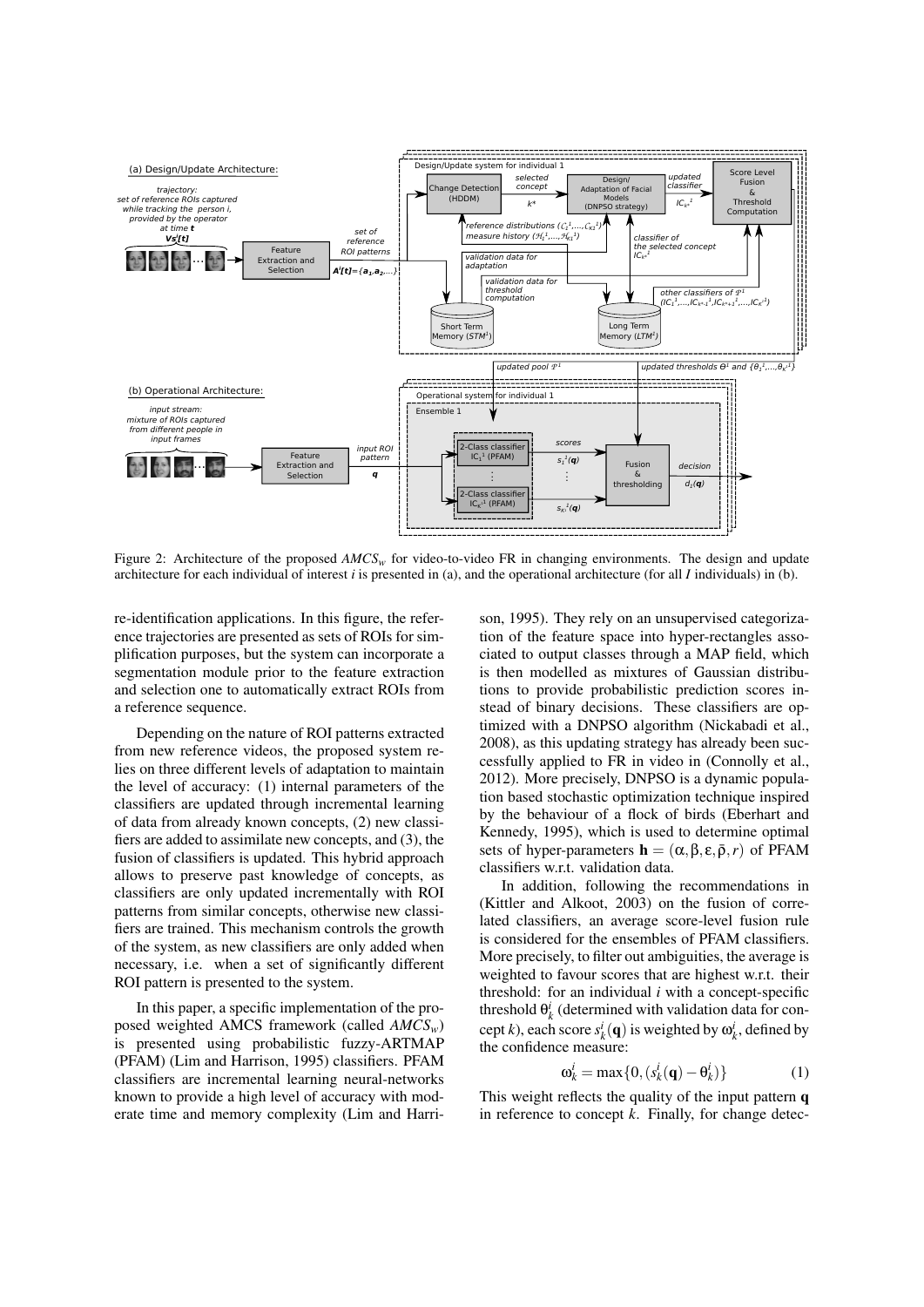tion, the Hellinger Drift Detection Method (HDDM) presented in (Ditzler and Polikar, 2011) has been chosen for its low computational and memory costs.

For each enrolled individual  $i = 1, ..., I$ , this modular system is composed by a pool of  $K^i$  two-class **PFAM** classifiers  $\mathcal{P}^i = \{IC^i_1, ..., IC^i_K\}$ ,  $K^i \ge 1$  being the number of concepts detected in the individual's reference ROI pattern sets. Decisions are produced using classifier-specific (concept) thresholds  $\{\theta_1^i, ..., \theta_{K^i}^i\}$ , and a global user-specific threshold  $\Theta^i$ . The supervised learning of new reference ROI pattern sets by the 2-class PFAM classifiers is handled using the DNPSO-training strategy presented in (Connolly et al., 2012). *AMCS<sup>w</sup>* is an active system, where the adaptation strategy is guided by change detection, using HDDM (Ditzler and Polikar, 2011). In order to compare a new set of reference ROI patterns to all the  $K_i$  previously-encountered concepts, histogram representations  $\{C_1^i, ..., C_{K_i}^i\}$  are stored into a long-term memory *LTM<sup>i</sup>* . In addition, a short term memory *STM<sup>i</sup>* is used to store reference data for design or adaptation and for validation.

The class-modular architecture of *AMCS<sup>w</sup>* allows to design and update facial models independently for each individual of interest *i*, according to Alg. 1 and Fig. 2a. When a new set of reference ROIs  $V s^i[t]$ is provided by the operator at time *t*, relevant features are first extracted and selected from each ROI in order to produce the corresponding set of ROI patterns A *i* [*t*]. *STM<sup>i</sup>* temporarily stores validation data used for classifier design and threshold selection. The change detection process assess whether the underlying data distribution exhibits significant changes compared to previously-learned data. For this purpose, the system compares previously-observed concepts  $\{C_1^i, ..., C_{K^i}^i\}$  stored in *LTM<sup>i</sup>* and  $A^i[t]$  using the Hellinger distance, following:

$$
\delta_{k}^{i}[t] = \frac{1}{D} \sum_{d=1}^{D} \sqrt{\sum_{b=1}^{B} \left( \sqrt{\frac{\mathbf{A}(b,d)}{\sum_{b'=1}^{B} \mathbf{A}(b',d)}} - \sqrt{\frac{C_{k}^{i}(b,d)}{\sum_{b'=1}^{b} C_{k}^{i}(b',d)}} \right)^{2}}
$$
(2)

where  $D$  is the dimensionality of the feature space, *B* the number of bins in **A** and  $C_k^i$ , and  $A(b,d)$  and  $C_k^i(b,d)$  the frequency count in bin *b* of feature *d*.

If a significant (abrupt) change is detected between  $A^{i}[t]$  and all the stored concept models, or if  $V s^i[t]$  is the first reference sequence for the individual (no previous concept has been stored), a new concept is assumed. More precisely, an abrupt change between  $C_k^i$  and  $\mathbf{A}^i[t]$  is detected if  $\delta_k^i[t] > \hat{\beta}_k^i[t]$ , with  $\beta_k^i[t]$  an adaptive threshold computed from the previous distance measures following:

$$
\beta_k^i[t] = \hat{\delta}_k^i + t_{\alpha/2} \cdot \frac{\hat{\sigma}}{\sqrt{\Delta_t}}
$$
 (3)

Algorithm 1 Strategy to design and adapt the facial model of individual *i* with the proposed *AMCS<sup>w</sup>*

- Input: Set of new reference ROIs for individual *i* provided by the operator at time  $t$ ,  $V s^i[t]$
- **Output:** Updated classifier pool  $\mathcal{P}^i$  ( $K^i = 1$  or  $K^i > 1$ ) 1: Perform feature extraction and selection on  $V s^i[t]$  to obtain a set of ROI patterns A *i* [*t*]
- 2:  $STM^i \leftarrow A^i[t]$
- 3: for each concept  $k = 1$  to  $K^i$  do
- 4: Measure  $\delta^i_k[\hat{t}]$  the distance between  $A^i[t]$  and the concept representation  $C_k^i$  using Hellinger distance
- 5: Compare  $\delta^i_k[t]$  to the change detection threshold  $\beta^i_k[t]$ of the concept *k*
- 6: end for
- 7: if  $\delta^i_k[t] > \beta^i_k[t]$  for each concept  $k \in [1, K_i]$ , or  $K_i = 0$ **then**  $\{$ Abrupt change or  $1^{st}$  concept $\}$
- 8:  $K^i \leftarrow K^i + 1$
- 9: Set index of the chosen concept  $k^* \leftarrow K^i$
- 10: Generate the concept representation  $C_{K^i}^i$  from  $A^i[t]$ and store it into *LTM<sup>i</sup>*
- 11: Initiate a DNPSO-learning strategy using data from *STM<sup><i>i*</sup></sup>, to obtain the best classifier  $IC_K^i$
- 12: Update  $\mathcal{P}^i \leftarrow {\mathcal{P}^i, IC^i_{K^i}}$
- 13: else {Gradual change}
- 14: Determine the index of the closest concept  $k^* =$  $min\{\delta^i_k[t] : k = 1, ..., K^i\}$
- 15: Re-initiate a DNPSO-learning strategy using data from  $STM<sup>i</sup>$ , to obtain the updated best classifier  $IC<sub>k</sub>$ <sup>\*</sup>
- 16: end if
- 17: **for** each concept  $k = 1$  to  $K^i$  **do**
- 18: Compute the classifier specific threshold  $\theta_k^i$  using data from  $STM<sup>i</sup>$  {see Section 5.3}
- 19: end for
- 20: Compute the user specific threshold Θ*<sup>i</sup>* using data from *STM<sup>i</sup>* {see Section 5.3}

where  $\alpha$  is the confidence interval of the t-statistic test,  $\Delta_t$  the total amount of past distance measures, and  $\hat{\delta}_k^i$  and  $\hat{\sigma}$  their average and variance. In this case,  $K^i$  is incremented, and a new incremental classifier *IC*<sup>*i*</sup><sub>*K<sup><i>i*</sup></sup> is designed for the concept (*IC*<sup>*i*</sup><sub>1</sub> if the first con-</sub> cept) using the training and adaptation module with the data from *STM<sup>i</sup>* . When a moderate (gradual) change is detected, the classifier  $IC_{k^*}^i$  corresponding to the closest concept representation  $C_{k^*}^i$  is updated and evolved through incremental learning.

Finally, if several concepts are stored in the system,  $P^i$  is updated to combine the most accurate classifiers of the known concepts: if a new concept has been detected, a new classifier  $IC_{K^i}^i$  is added to  $\mathcal{P}^i$ , and if a known concept  $k^*$  is updated, the corresponding classifier  $IC_{k^*}^i$  is updated. If only one concept has been detected, a single classifier is assigned to the individual,  $\mathcal{P}^i = IC_1^i$ . The fusion of classifiers is performed at score level, using a weighted average to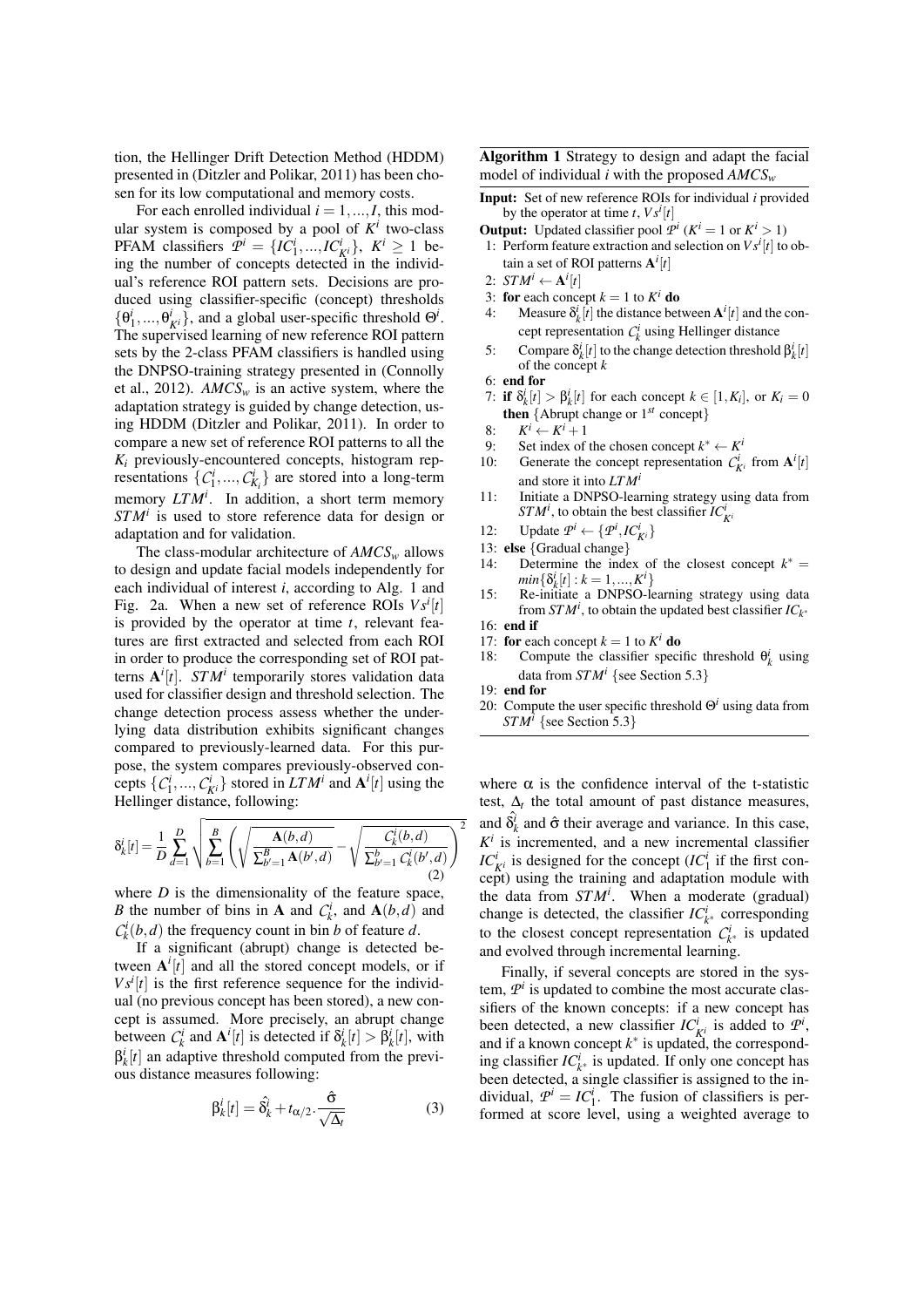favour scores that are highest w.r.t. their threshold. For this purpose, classifier specific thresholds  $\theta_k^i$  are determined with validation data for concept *k*, and a user specific threshold Θ*<sup>i</sup>* is also computed.

During operations, when the  $AMCS<sub>w</sub>$  is not designing or updating facial models, it functions according to the architecture shown in Fig. 2b. The system extracts a pattern q in response to input ROI from face detection. Then, an overall score is computed for each individual pool  $\mathcal{P}^i$  through fusion of PFAM classifiers' scores  $\overline{s_k^i}(\mathbf{q})$  ( $k = 1, ..., K^i$ ), using weighted average fusion. Each score  $s_k^i(\mathbf{q})$  is multiplied by the weight  $\omega_k^i$  computed following Eq. 1. The weighted average  $\sum_{k=1}^{K^i} \omega_k^i . s_k^i$  is then compared to the class specific threshold  $\Theta^i$  to produce the overall decision  $d^{i}(\mathbf{q})$ .

## 5 EXPERIMENTAL METHODOLOGY

#### 5.1 Video Database

The Carnegie Mellon University Faces In Action (FIA) face database (Goh et al., 2005) has been used to evaluate the performance of the proposed system. It is composed of 20-second videos capturing the faces of 221 participants in both indoor and outdoor scenario, each video mimicking a passport checking scenario. Videos have been captured at three different horizontal pose angles ( $0^{\circ}$  and  $\pm 72.6^{\circ}$ ), each one with two different focal length (4 and 8mm). For the experiments of this paper, all ROIs have been segmented from each frame, using the OpenCV v2.0 implementation of the Viola-Jones algorithm (Viola and Jones, 2004), and the faces have been rotated to align the eyes (to minimize intra-class variations (Gorodnichy, 2005)). ROIs have been scaled to a common size of 70x70 pixels, which was the smallest detected ROI. Features have finally been extracted with the Multi-Bloc Local Binary Pattern (LBP) (Ahonen, 2006) algorithm features for block sizes of 3x3, 5x5 and 9x9 pixels, concatenated with the grayscale pixel intensity values, and reduced to  $D = 32$  features using Principal Component Analysis. The dimensionality of the final feature space has been determined through preliminary experiments,  $D = 32$  being the smallest dimensionality that could be performed without reducing classification performance.

The FIA videos have been separated into 6 subsets, according to the different cameras (left, right and frontal face angle, with 2 different focal length, 4 and 8 mm) for each one of the 3 sessions, and for each individual. Only indoors videos for the the frontal angle  $(0^{\circ})$  and left angle ( $\pm 72.6^{\circ}$ ) are considered for experiments in this paper.

#### 5.2 Simulation Scenario

Ten (10) individuals of interests have been selected as target individuals, subject to two experimental constraints: 1) they appear in all 3 sessions, and 2), at least 30 ROIs for every frontal and left videos have been detected by the OpenCV segmentation. The ROIs of the remaining 200 individuals are mixed into a Universal Model (UM), to provide classifiers with non-target samples. Only 100 of those individuals have been randomly selected for the training UM, to ensure that the scenario contains unknown individuals in testing (i.e.the remaining 100 whose samples have never been presented to the system during training).

To avoid bias due to the more numerous ROI samples detected from the frontal sessions, the original FIA frontal sets have been separated into two subsets, forming a total of 9 sets of reference ROI patterns for design and update (see Table 2). Simulations emulate the actions of a security analyst in a decision support system that provides the systems with new reference ROI pattern sets. The reference sets  $V s^i[t]$ are presented to update the face models of individuals  $i = 1, ..., 10$  at a discrete time  $t = 1, 2, ..., 9$ .

Reference sets used for design are populated using the ROI patterns from the same individual, from the cameras with 8-mm focal length in order to provide ROI patterns with better quality. ROIs captured during 3 different sessions and 2 different pose angles may be sampled from different concepts, and the transition from sequence 6 to 7 (change of camera angle) represents most abrupt concept change in the reference ROI patterns. Changes observed from one session to another, such as from sequences 2 to 3, 4 to 5, 7 to 8 and 8 to 9 depends on the individual. As faces are captured over intervals of several months, both gradual and abrupt changes may be detected.

For each time step  $t = 1, 2, \dots, 9$ , the systems are evaluated after adaptation on the same test dataset, emulating a practical security checkpoint station where different individuals arrive one after the other. The test dataset is composed by ROI patterns from every session and pose angle to simulate face reidentification applications where different concepts may be observed during operations, but where the analyst gradually tags and submits new ROI patterns to the system to adapt face models. Every different concept (face capture condition) for which the system can adapt is present in the test data, and thus should be preserved over time. In order to present different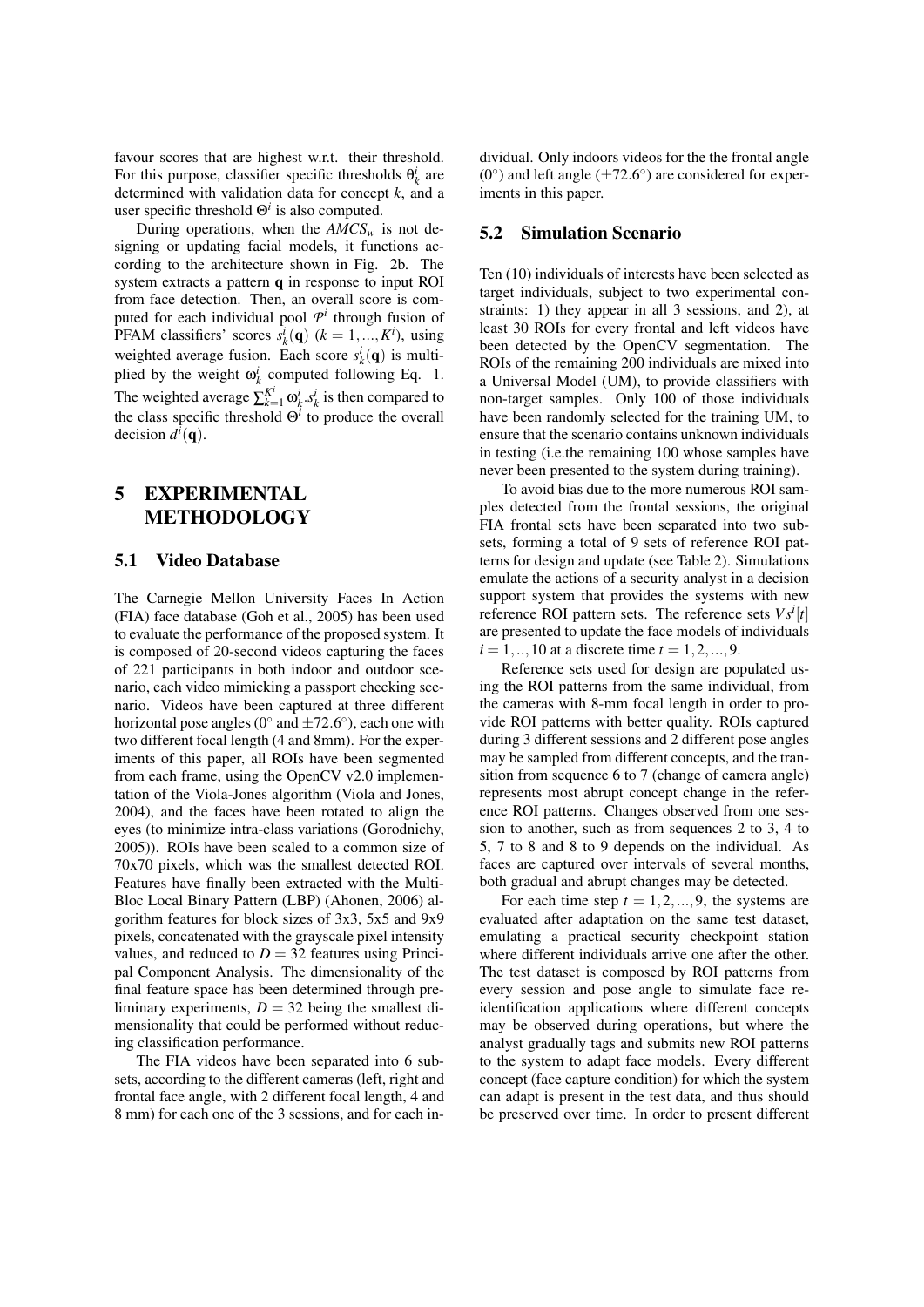| Time step t                             |                    |          |                    | 4        |                    | O        |                           |                           |                           |
|-----------------------------------------|--------------------|----------|--------------------|----------|--------------------|----------|---------------------------|---------------------------|---------------------------|
| <b>ROI</b><br>Reference<br>pattern sets | $V_s[1]$           | $V_s[2]$ | $V_s[3]$           | $V_s[4]$ | $V_s[5]$           | $V_s[6]$ | $V_s[7]$                  | $V_s[8]$                  | $V_s[9]$                  |
| Corresponding<br><b>FIA</b> sequence    | Frontal<br>camera, |          | Frontal<br>camera, |          | Frontal<br>camera, |          | Left cam-<br>ses-<br>era. | Left cam-<br>ses-<br>era, | Left cam-<br>ses-<br>era, |
|                                         | session 1          |          | session 2          |          | session 3          |          | sion 1                    | sion 2                    | sion 3                    |

Table 2: Correspondence between the 9 reference ROI pattern sets of the experimental scenario and the original *F IA* video sequences.

facial captures than the ones used for training, only the cameras with 4-mm focal length are considered for testing. While every facial capture is scaled to a same size, the shorter focal length adds additional noise (lower quality ROIs), thus accounting for reference ROIs that do not necessarily originate from the same observation environment in a real-life surveillance scenario.

### 5.3 Protocol for Validation

For each time step  $t = 1, \ldots, 9$ , and each individual  $i = 1, \ldots, 10$ , a temporary dataset *dbLearn<sup>i</sup>* is generated, and used to perform training and optimization of 2-class PFAM networks. It is composed of ROI patterns (after feature extraction and selection) from the reference set of the individual of interest (target) at time *t*, as well as twice the same amount of non target patterns equally selected from the UM dataset and the Cohort Model (CM) of the individual (samples from the other individuals of interest). Selection of non target pattern is performed using the *Condensed Nearest Neighbor* (CNN) algorithm (Hart, 1968). About the same amount of target and non-target patterns is generated using CNN, as well as the same amount of patterns not selected by the CNN algorithm, in order to have patterns close to the decision boundaries between target and non-target, as well as some patterns corresponding to the center of mass of the non target population.

The experimental protocol follows the (2x5 fold) cross-validation process to produce 10 independent replications, with pattern order randomization at the 5th replication. For each independent replication, *dbLearn<sup>i</sup>* is divided into the following subsets based on the 2x5 cross-validation methodology (with the same target and non-target proportions): (1) *dbTrain<sup>i</sup>* (2 folds): the training dataset used to design and update the parameters of PFAM networks, (2) *dbValep i* (1 fold): the first validation dataset used to select the number of PFAM training epochs (the amount of presentations of patterns from *dbTrain<sup>i</sup>* to the networks) during the DNPSO optimization, and (3), *STM<sup>i</sup>* (2 folds): the second validation dataset, used, to perform

the DNPSO optimization. Using recommended parameters in (Connolly et al., 2012), an incremental learning strategy based on DNPSO is then employed to conjointly optimize all parameters of these classifiers (weights, architecture and hyper-parameters) such that the area under the P-ROC curve is minimized.

When a gradual change is detected, and a previously-learned concept is updated, an existing swarm of classifiers is re-optimized using the DNPSO training strategy. The optimization resumes from the last state – the parameters of each classifier of the swarm. On the other hand, when an abrupt change is detected, a completely new swarm is generated and optimized for the new concept  $C_{\vec{k}}^i$ . The classifier specific threshold  $\theta_{k^*}^i$  is computed from a ROC curve produced by the classifier  $IC_{k^*}^i$  over validation data from the concept  $k^*$ , satisfying the constraint  $fpr \leq 5\%$ for the highest *tpr* value. The classifiers from each concept are then combined into  $\mathcal{P}^i = \{IC^i_1, ..., IC^i_{K^i}\},$ and another validation ROC curve is produced for the combined pool response, from which the class specific threshold  $\Theta^i$  is selected with the same constraint.

The proposed system is compared to a modular version of the original system proposed in (Connolly et al., 2012), which is a passive approach. In essence, it behaves like an  $AMCS<sub>w</sub>$  that would never detect a change, and thus always incrementally learn new data for the same concept with the same incremental classifier. In addition, an adaptive version of the open-set TCM-kNN (Li and Wechsler, 2005) is also evaluated, as such system has already been applied to video-to-video FR. The same reference sequences are provided to the TCM-kNN system, and, since it is based on the kNN classifier, the update of the prototypes is straightforward. In addition, to adapt its whole architecture, its parameters are also updated at every time step, as well as the value of *k* (for the *k*NN) which is validated through (2x5 folds) cross validation. Finally, a final decision threshold Θ*<sup>i</sup>* is validated for each individual of interest using the same methodology than *AMCSw*.

To measure system performance, the classifiers are characterized by their precision-recall operating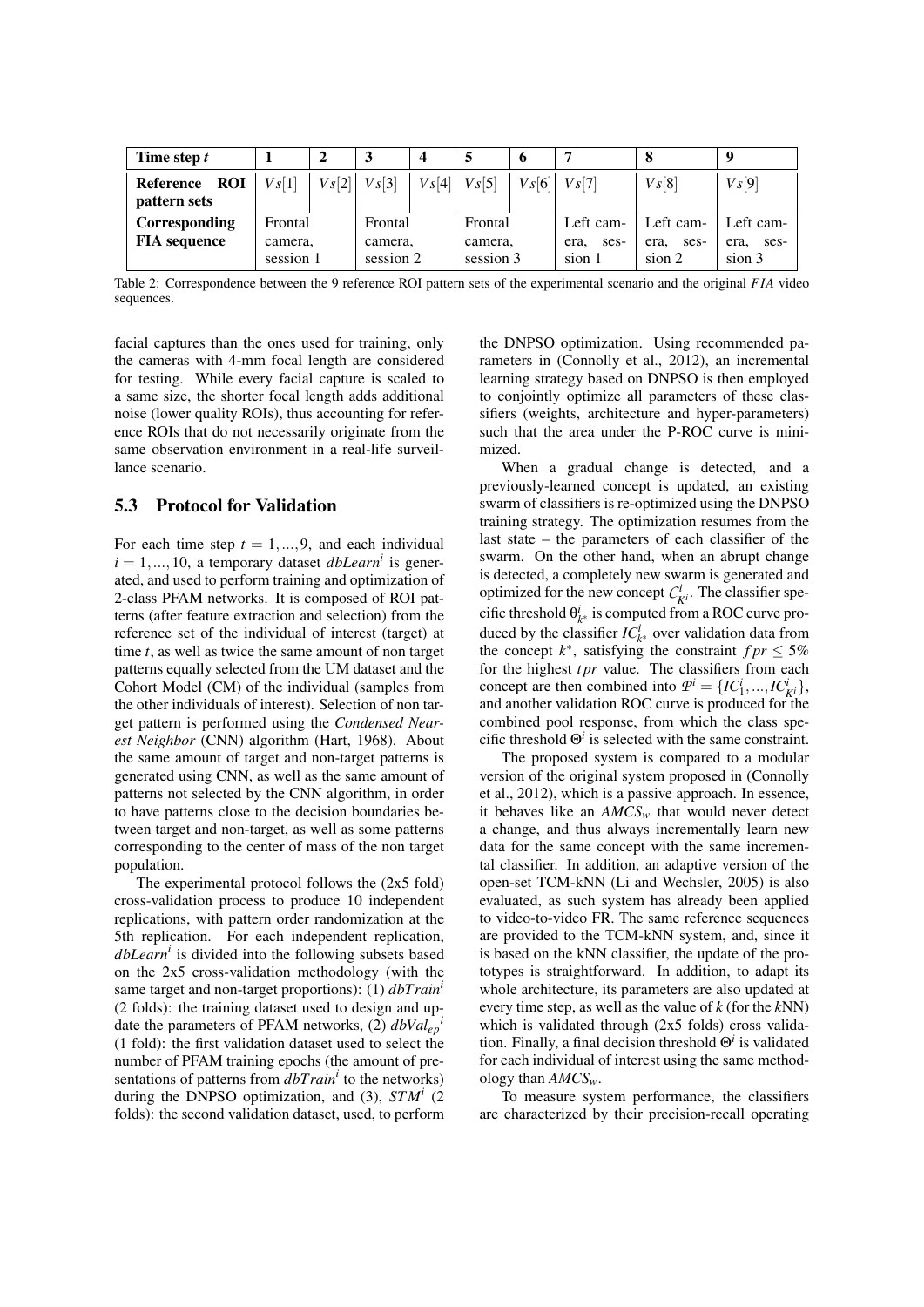characteristics curve (P-ROC), and the area under this P-ROC (*AUPROC*). Precision is defined as the ratio  $TP/(TP+FP)$ , with *TP* and *FP* the number of true and false positive, and recall is another denomination of the true positive rate (*t pr*). The precision and recall measures can be summarized by the scalar  $F_1$  measure for a specific operational point. Precision-recall measures enable to consider to focus on the performance over target samples, which is of a definite interest in a face re-identification application where the system is presented with a majority of non-target samples. Finally, as the number of prototypes is directly proportional to the time and memory complexity required to classify and input ROI pattern during operations, system complexity is measured as the sum of the number of prototypes (*F*2 layer neurons for all the PFAM classifiers in a pool) for *AMCS<sup>w</sup>* and the passive reference system, and the number of stored reference ROI pattern in TCM-kNN.

### 6 RESULTS AND DISCUSSIONS

| ID             | Time step $t$ |          |   |                |   |   |   |   |   |                |
|----------------|---------------|----------|---|----------------|---|---|---|---|---|----------------|
|                | 1             | 2        | 3 | 4              | 5 | 6 | 7 | 8 | 9 | Tot.           |
| $\overline{2}$ | X             |          |   |                | X |   |   | X |   | 3              |
| 21             | X             |          |   |                | X |   | X |   | X | $\overline{4}$ |
| 69             | X             |          | X |                |   | X | X |   |   | $\overline{4}$ |
| 72             | X             |          | X |                |   |   | X |   |   | 3              |
| 110            | X             |          | X |                | X |   | X |   |   | $\overline{4}$ |
| 147            | X             |          | X |                | X |   | X |   |   | $\overline{4}$ |
| 179            | X             |          | X |                | X |   |   | X |   | $\overline{4}$ |
| 190            | X             |          |   |                | X |   | X |   |   | 3              |
| 198            | X             |          |   |                | X |   | X |   |   | 3              |
| 201            | X             |          | X |                | X |   | X |   | X | 5              |
| Tot.           | 10            | $\theta$ | 6 | $\overline{0}$ | 8 | 1 | 8 | 2 | 2 |                |

Table 3: Changes detected per individual of interest (marked as a X) for each time step. The ID correspond to the IDs of the 10 individuals selected as target.

For each target individual, Table 3 presents the time steps when changes have been detected, as well as the total number of detections.  $t = 1$  corresponds to the initialization of the first concepts of each individual, which is when the maximum number of changes (10) have been detected. Then, it can be observed that the 3 highest detection counts (6, 8 and 8 individuals) occur at  $t = 3$ , 5 and 7. These changes correspond to the introduction of training samples from the second and third frontal session, and the first profile session (left face angle). This result confirms the relation between change detection in the feature space

and the observation environment. In fact, those 3 time steps are the most likely to exhibit significant abrupt changes:  $t = 3$  and  $t = 5$  respectively present data captured at least 2 and 3 months after the data presented at  $t = 1$ , and  $t = 7$  is the first introduction of faces captured from a different angle.

Fig. 3 shows the average overall transaction-level performance of the compared systems, for the 10 individuals of interest according to the global *AUPROC* measure over all  $fpr$  values (Fig. 3a), and  $F_1$  measures (Fig. 3b) at an operating point selected (during validation) to respect the constraint  $fpr \leq 5\%$ . Performance is assessed on predictions for each ROI pattern captured in test sequences (transactional level), after the systems are updated on each adaptation ROI pattern set.

It can be observed that the *AUPROC* performance (Fig. 3a) for the proposed  $AMCS_w$  is significantly higher than the adaptive TCM-kNN throughout the entire simulation. In addition, although higher than the adaptive TCN-kNN, the performance of the passive AMCS is also significantly lower than *AMCS<sup>w</sup>* from  $t = 3$  until the end.  $AMCS_w$  starts at  $0.75 \pm 0.03$ , and continues to increase as new ROI pattern sets are used to adapt face models, to end at  $0.89 \pm 0.02$ . Although starting at the same performance level, the passive AMCS exhibits a less significant improvement over the time, ending at  $0.82 \pm 0.03$ . Finally, TCM-kNN starts at  $0.51 \pm 0.02$ , and gradually increases to  $0.58 \pm 0.02$  after the last reference set,

The same observations can be made for the *F*<sup>1</sup> performance (Fig. 3b) of *AMCS<sup>w</sup>* and TCM-kNN.  $AMCS<sub>w</sub>$  starts at  $0.47 \pm 0.06$  and increases to end a  $0.76 \pm 0.04$ , while TCM-kNN starts at  $0.26 \pm 0.02$  to end at  $0.37 \pm 0.02$ . In addition, the  $F_1$  performance of the passive AMCS illustrates the knowledgecorruption that may occur when training an incremental classifier with data originating from different concepts. Although close to  $AMCS_w$  up to  $t = 6$ , its performance significantly drops from  $0.63 \pm 0.05$  to  $0.53 \pm 0.08$  at  $t = 7$ , as a consequence of the presentation of reference data from the first profile session, and remains below  $AMCS<sub>w</sub>$  for the rest of the simulation, to end at  $0.64 \pm 0.08$ .

It can also be noted that the *f pr* measure (Fig. 3c) of *AMCS<sup>w</sup>* and the passive AMCS remain under the operation constraint of 5% fixed in validation, starting at  $1.3\% \pm 0.6$  and ending at respectively  $4.0\% \pm 1.1$ and  $3\% \pm 1.2$ . However, the *f pr* measure of TCMkNN is always above the operational constraint, starting at  $7.0\% \pm 0.5$  and ending at  $10.1\% \pm 0.7$ .

Finally, in addition to exhibiting significantly better classification performance, the memory complexity of  $AMCS_w$  is significantly lower than TCM-kNN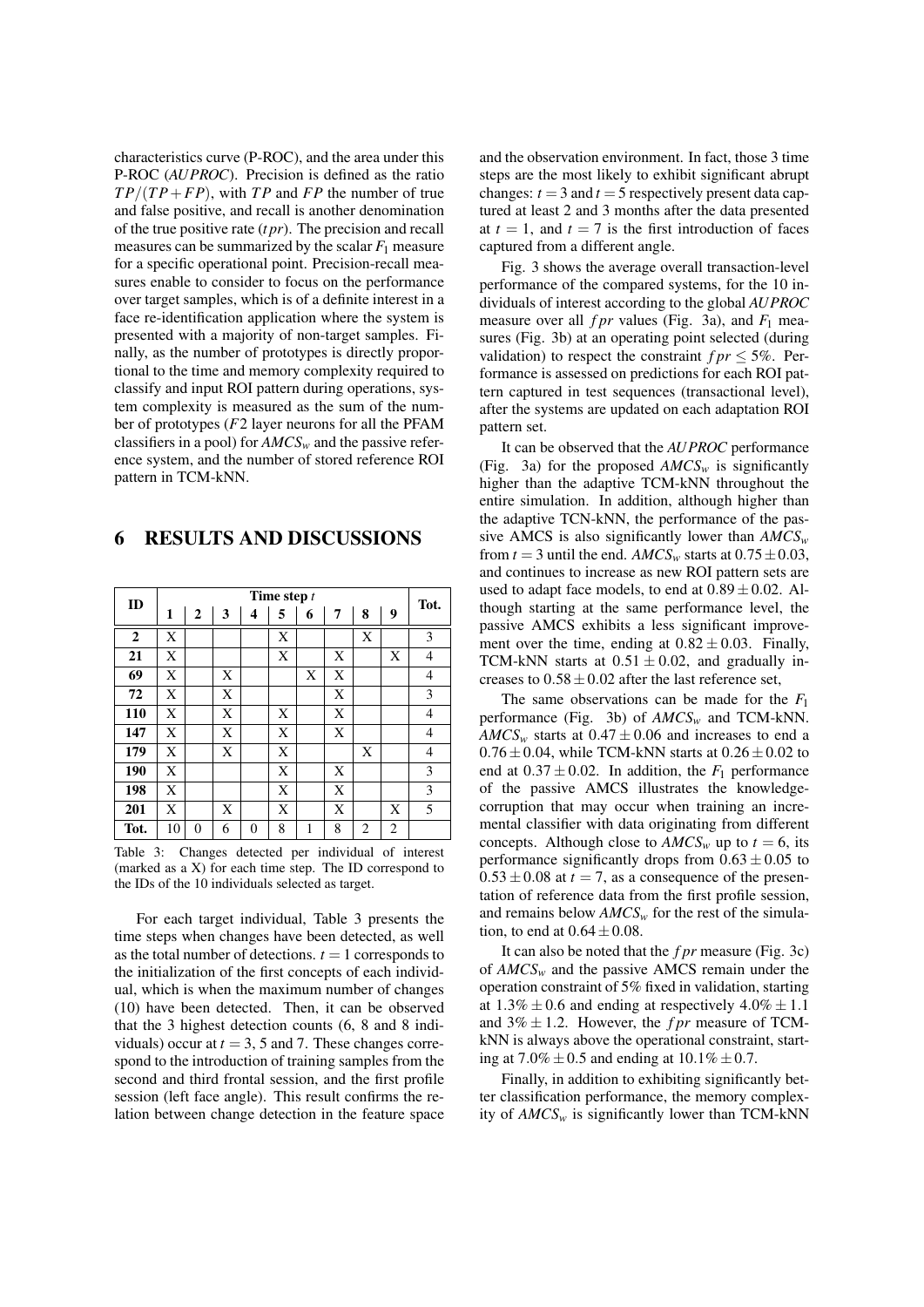

Figure 3: Average overall transaction-level *AUPROC*(a), *F*1(b) and *f pr*(c) performance of *AMCS<sup>w</sup>* and TCM-kNN, after the integration of the 9 pattern sets.  $t = [1,2]$  corresponds to the 1st frontal angle set,  $t = [3,4]$  the 2nd frontal angle set,  $t = [5,6]$ the 3rd frontal angle set, and  $t = \{7,8,9\}$  to the 1st, 2nd and 3rd left angle sets respectively. Memory complexity (d) is measured as the number of prototypes for the *AMCSw* pools and TCM-kNN systems after adaptation for each ROI pattern set. Average values of all measures and confidence interval over 10 replications are averaged for the 10 individuals of interest.

(Fig. 3d). The memory complexity of TCM-kNN grows to about 900 prototypes after the 9 adaptation sequences, while  $AMCS_w$  ends with  $250 \pm 13.7$  prototypes. As only a single incremental classifier is used for the passive AMCS, its memory complexity is the lowest, with  $201 \pm 28$  prototypes. Considering that a prototype or reference sample is stored using 128 bytes (a vector of 32-bit floats), the reference sample stored by the TCM-kNN system after the 9 adaptation ROI pattern sets use up to 115 kBytes, while the prototypes of *AMCS<sup>w</sup>* use around 32 kBytes, and the incremental passive system around 26 kBytes.

### 7 CONCLUSION

In this paper, an adaptive framework for an AMCS is proposed for face re-identification in video surveillance, using an hybrid strategy that allows to compromise between incremental learning and ensemble generation to preserve the knowledge of historic capture conditions. A specific implementation *AMCS<sup>w</sup>* is used for experimentations, using an ensemble of 2 class PFAM classifiers for each enrolled individual, where all parameters are optimized using a DNPSO-

training strategy, and using a Hellinger based Drift Detection Method to detect possible changes in reference videos.

Simulation results indicate that the proposed *AMCS<sup>w</sup>* is able to maintain a high level of performance when significantly different reference videos are learned for an individual. The proposed *AMCS<sup>w</sup>* exhibits higher classification performance than a reference open-set TCM-kNN system. In addition, when compared to a passive AMCS where the change detection process is bypassed, it can be observed that the proposed active methodology enables to increase the overall performance and mitigate the effects of knowledge corruption when presented with reference data exhibiting abrupt changes, yet controlling the system's complexity as the addition of new classifiers (and thus the increase of complexity) is only triggered when a significantly abrupt change is detected. The proposed  $AMCS<sub>w</sub>$  thus provides a scalable architecture that avoids issues related to knowledge corruption, and thereby maintains a high level of accuracy and robustness while bounding its computational complexity.

In the proposed scenario, the change detection has been performed with the assumption of a single concept per reference video, while different obser